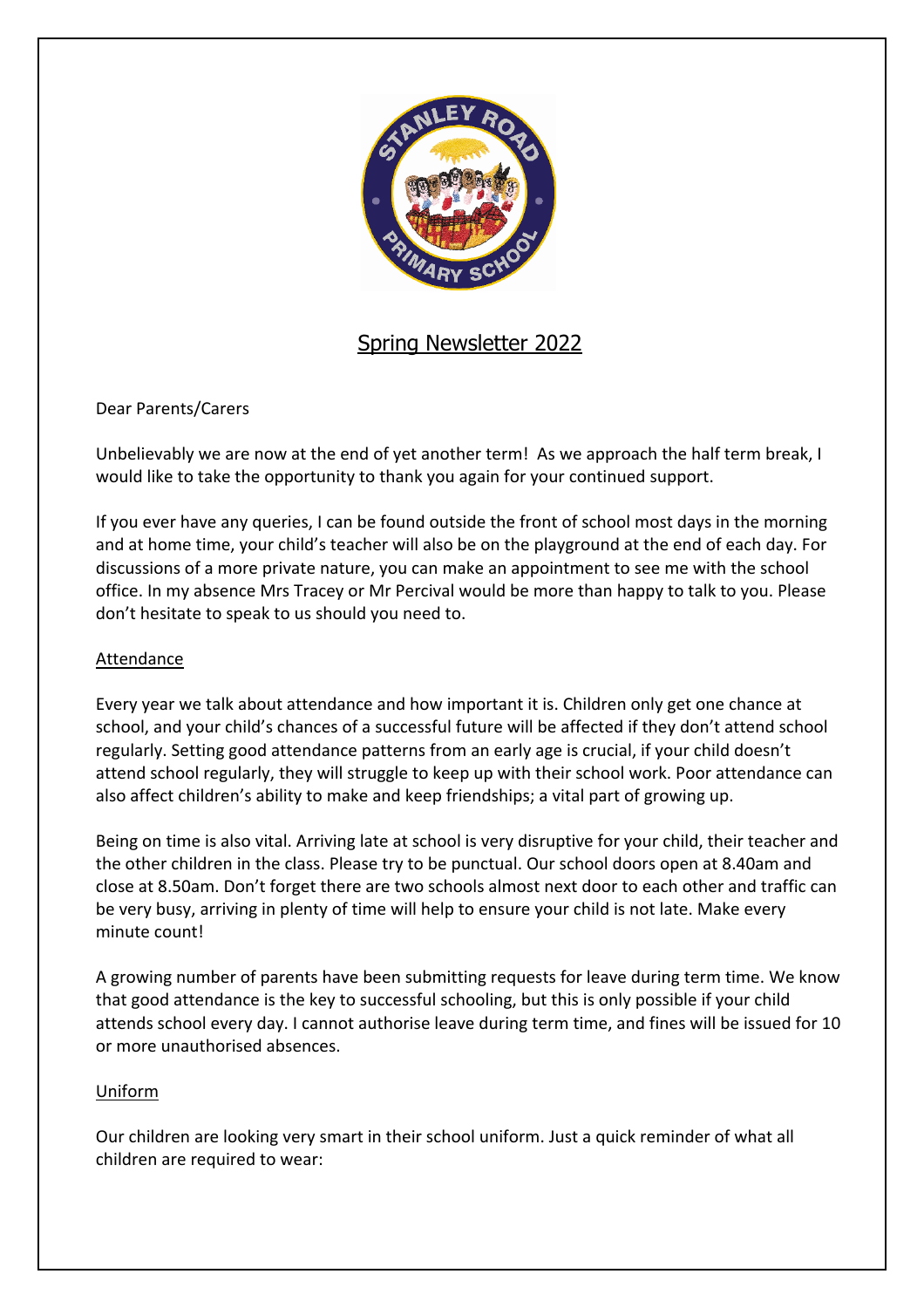- Black or grey skirt, pinafore dress or trousers
- White school shirt or white polo shirt
- Navy blue jumper (with or without school badge) or navy-blue cardigan
- Black school shoes (**not trainers**) suitable for outside
- Headscarves should be white, blue or black.
- In the summer term only, blue and white checked summer dresses or grey or black short trousers may also be worn

You can purchase most of the uniform items from large supermarkets. For branded uniform jumpers, you can purchase these from Debonair, at the Indoor Market in Oldham. They can be contacted on 0161 620 0237.

If you have any questions about our school uniform policy, please contact the school office.

# PE Kit

Your child will need a PE kit in school. This will be sent home at the end of each half term to be washed. PE kit is as follows:

- Black shorts, leggings or tracksuit bottoms
- White t-shirt
- Trainers for outside
- Black pumps for indoors

On health and safety grounds, we do not allow children to wear jewellery to school. The exceptions to this rule are earring studs in pierced ears, small objects of religious significance and a watch. We ask that children either remove these objects during PE or cover them with tape.

# Parking

Thank you to all of our parents who continue to be supportive around traffic issues outside of school. The most important thing we have to do is keep all of our children safe. There are however, still the usual issues with traffic and parking continuing. Please can I remind parents to park safely when dropping off and picking up each day. Please do not park on the yellow markings as this is illegal and will result in an £80 fine if you are caught on camera by the school safety car, please refrain from dropping children in the middle of the road and please also be mindful of our neighbours and try not to block driveways.